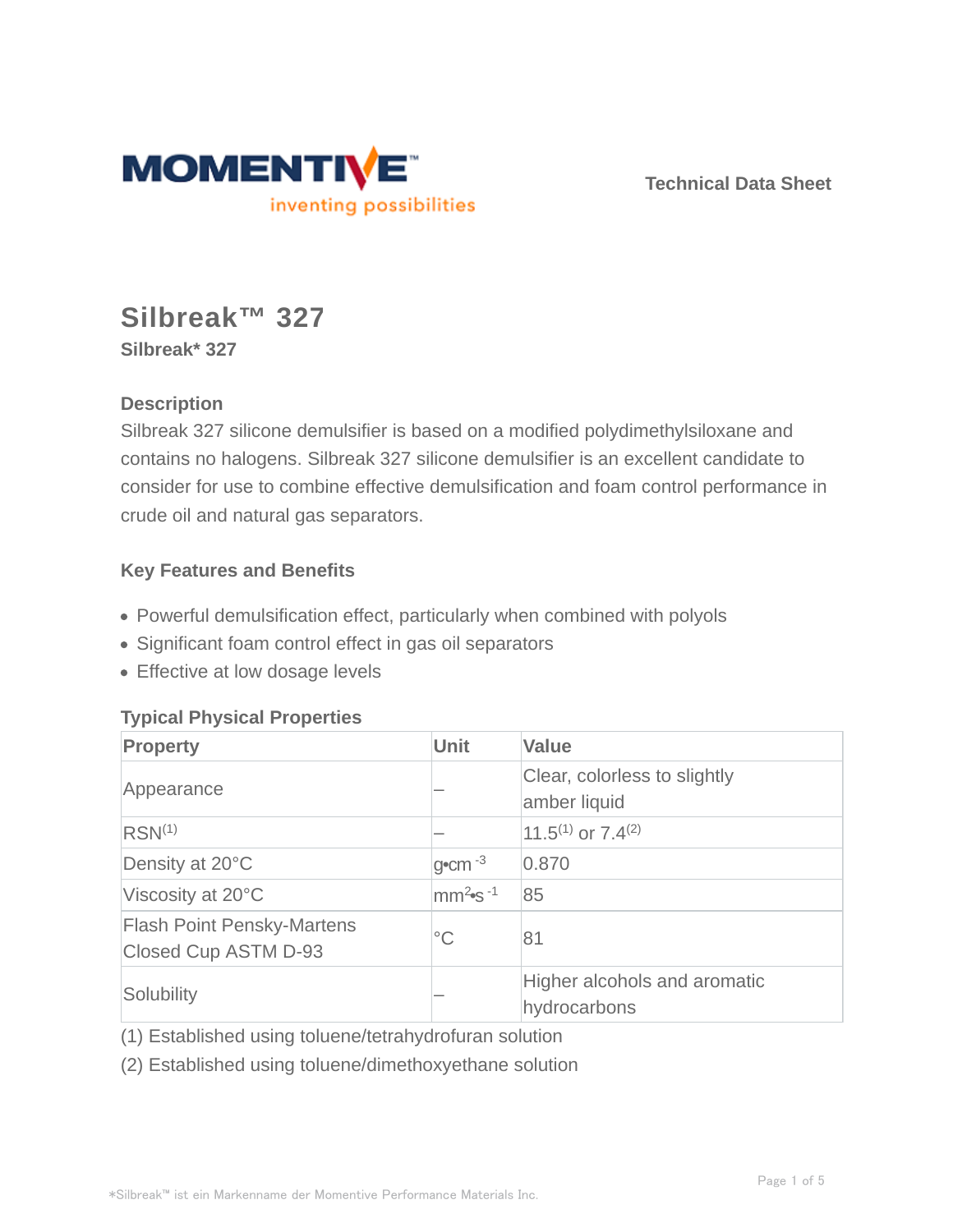The RSN value was determined experimentally.

Typical data are average data and actual values may vary. Typical data shall not be used as product specifications.

#### **Potential Applications**

As with many Silbreak demulsifiers, Silbreak 327 silicone demulsifier is not intended to replace organic demulsifiers. Rather it should be blended with organic demulsifiers at levels ranging from 2 to 25% to boost the effect or clean up the separated water.

Silbreak 327 silicone demulsifier has shown strong synergies with organic polyols. At levels as low as 2%, it can contribute to the clarity of the separated water. It can be effective on light and medium crudes, and when combined with polyols, it has shown demulsification activity at lower temperatures.

Silbreak 327 silicone demulsifier is water incompatible and has only limited solubility in crude oil. This property can offer a distinct performance advantage in non-polar or slightly polar media such as crude oil, refined petroleum products or foaming dry-cleaning solutions that may contain low concentrations of aqueous soaps. In such cases, Silbreak 327 silicone demulsifier may be added directly to the foaming medium either on its own or as part of a demulsifier formulation to obtain foam control. Dosage levels will depend on the level of foam control needed and the gas/oil ratio. Typical levels range between 5 and 50 ppm of a 30% solution.

Solvents recommended for use with Silbreak 327 silicone demulsifier include aromatics and alcohols. Dilutions should be used within a few days to avoid product and performance degradation. Appropriate care should be taken when using flammable solvents.

#### **Patent Status**

Nothing contained herein shall be construed to imply the nonexistence of any relevant patents or to constitute the permission, inducement or recommendation to practice any invention covered by any patent, without authority from the owner of the patent.

#### **Product Safety, Handling and Storage**

Silbreak 327 silicone demulsifier is best stored at temperatures between 0°C and 35°C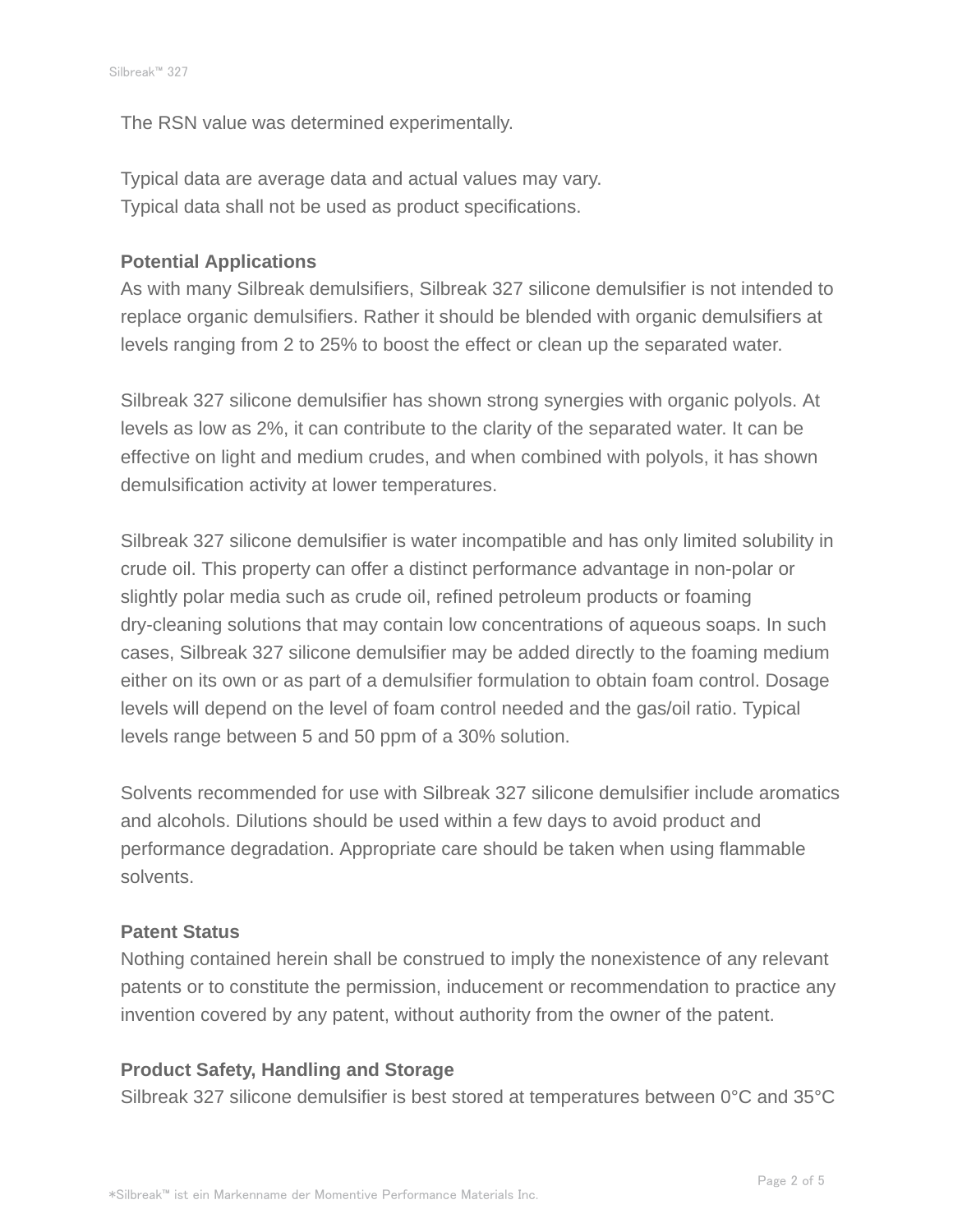to facilitate ease of handling, but storage at lower or higher temperatures will not affect subsequent defoaming performances.

Customers should review the latest Safety Data Sheet (SDS) and label for product safety information, safe handling instructions, personal protective equipment if necessary, emergency service contact information, and any special storage conditions required for safety. Momentive Performance Materials (MPM) maintains an aroundthe-clock emergency service for its products. SDS are available at www.momentive.com or, upon request, from any MPM representative. For product storage and handling procedures to maintain the product quality within our stated specifications, please review Certificates of Analysis, which are available in the Order Center. Use of other materials in conjunction with MPM products (for example, primers) may require additional precautions. Please review and follow the safety information provided by the manufacturer of such other materials.

#### **Limitations**

Customers must evaluate Momentive Performance Materials products and make their own determination as to fitness of use in their particular applications.

## **Contact Information**

Email commercial.services@momentive.com

#### **Telephone**

| <b>Americas</b>      | <b>Latin America</b> | <b>EMEAI- Europe, Middle</b><br>East, Africa & India | <b>ASIA PACIFIC</b> |
|----------------------|----------------------|------------------------------------------------------|---------------------|
| +1 800 295 2392      | <b>Brazil</b>        | <b>Europe</b>                                        | <b>China</b>        |
| Toll free*           | +55 11 4534 9650     | +390510924300                                        | 800 820 0202        |
| +704 805 6946        | <b>Direct Number</b> | Direct number                                        | Toll free           |
| <b>Direct Number</b> |                      |                                                      | +86 21 3860 4892    |
|                      |                      |                                                      | Direct number       |
| *All American        | <b>Mexico</b>        | India, Middle East &                                 | Japan               |
| countries            | +52 55 2169 7670     | <b>Africa</b>                                        | +81 3 5544 3111     |
|                      | <b>Direct Number</b> | + 91 44 71212207                                     | Direct number       |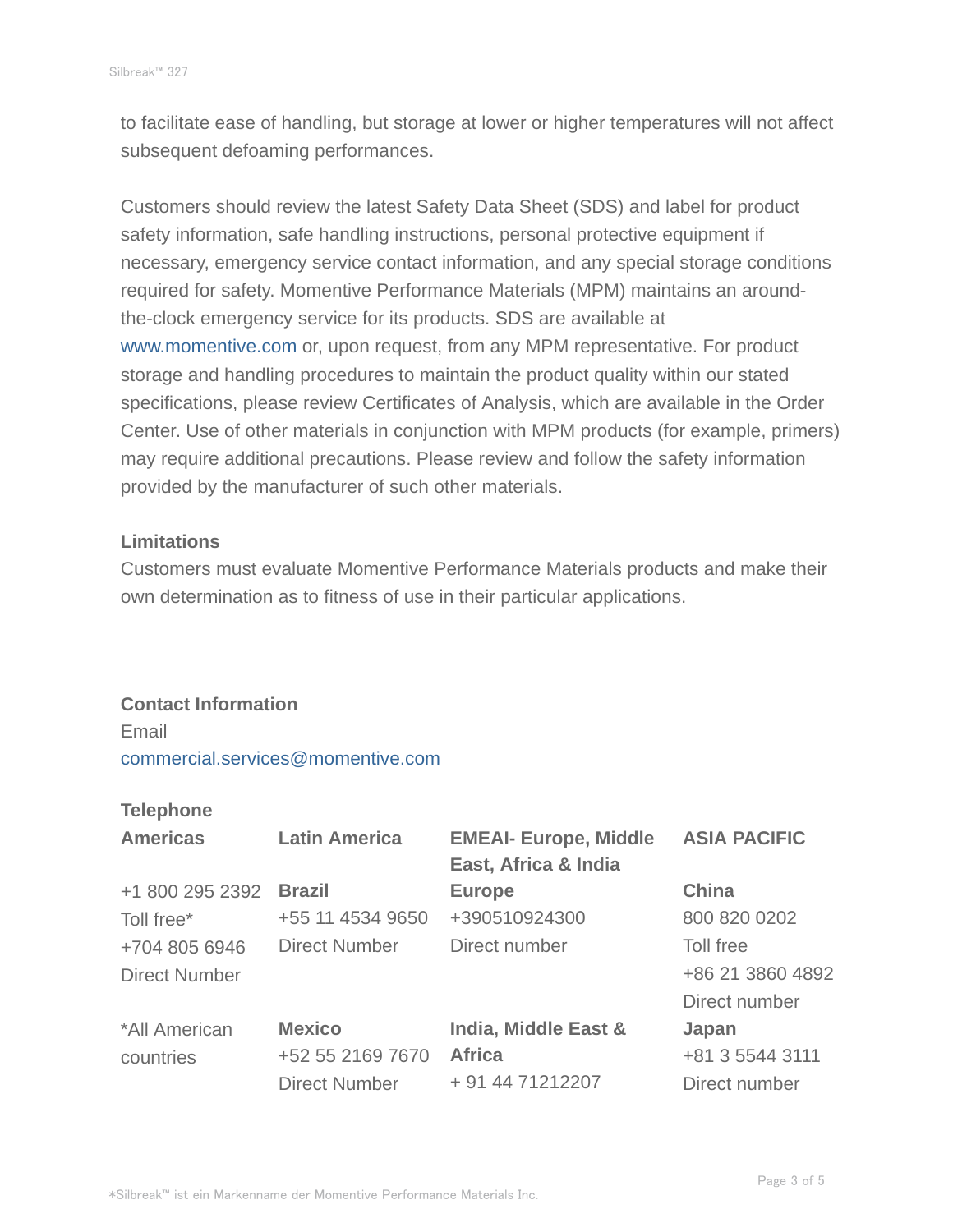Direct number\* **\*All Middle Eastern countries, Africa, India, Korea** +82 2 6201 4600

For literature and technical assistance, visit our website at: www.momentive.com

#### **DISCLAIMER:**

**THE MATERIALS, PRODUCTS AND SERVICES OF MOMENTIVE PERFORMANCE MATERIALS INC. AND ITS SUBSIDIARIES AND AFFILIATES (COLLECTIVELY "SUPPLIER"), ARE SOLD SUBJECT TO SUPPLIER'S STANDARD CONDITIONS OF SALE, WHICH ARE INCLUDED IN THE APPLICABLE DISTRIBUTOR OR OTHER SALES AGREEMENT, PRINTED ON THE BACK OF ORDER ACKNOWLEDGMENTS AND INVOICES, AND AVAILABLE UPON REQUEST. ALTHOUGH ANY INFORMATION, RECOMMENDATIONS, OR ADVICE CONTAINED HEREIN IS GIVEN IN GOOD FAITH, SUPPLIER MAKES NO WARRANTY OR GUARANTEE, EXPRESS OR IMPLIED, (i) THAT THE RESULTS DESCRIBED HEREIN WILL BE OBTAINED UNDER END-USE CONDITIONS, OR (ii) AS TO THE EFFECTIVENESS OR SAFETY OF ANY DESIGN INCORPORATING ITS PRODUCTS, MATERIALS, SERVICES, RECOMMENDATIONS OR ADVICE. EXCEPT AS PROVIDED IN SUPPLIER'S STANDARD CONDITIONS OF SALE, SUPPLIER AND ITS REPRESENTATIVES SHALL IN NO EVENT BE RESPONSIBLE FOR ANY LOSS RESULTING FROM ANY USE OF ITS MATERIALS, PRODUCTS OR SERVICES DESCRIBED HEREIN.** Each user bears full responsibility for making its own determination as to the suitability of Supplier's materials, services, recommendations, or advice for its own particular use. Each user must identify and perform all tests and analyses necessary to assure that its finished parts incorporating Supplier's products, materials, or services will be safe and suitable for use under end-use conditions. Nothing in this or any other document, nor any oral recommendation or advice, shall be deemed to alter, vary, supersede, or waive any provision of Supplier's standard Conditions of Sale or this Disclaimer, unless any such modification is specifically agreed to in a writing signed by Supplier. No statement contained herein concerning a possible or suggested use of any material, product, service or design is intended, or should be construed, to grant any license under any patent or other intellectual property right of Supplier covering such use or design, or as a recommendation for the use of such material, product, service or design in the